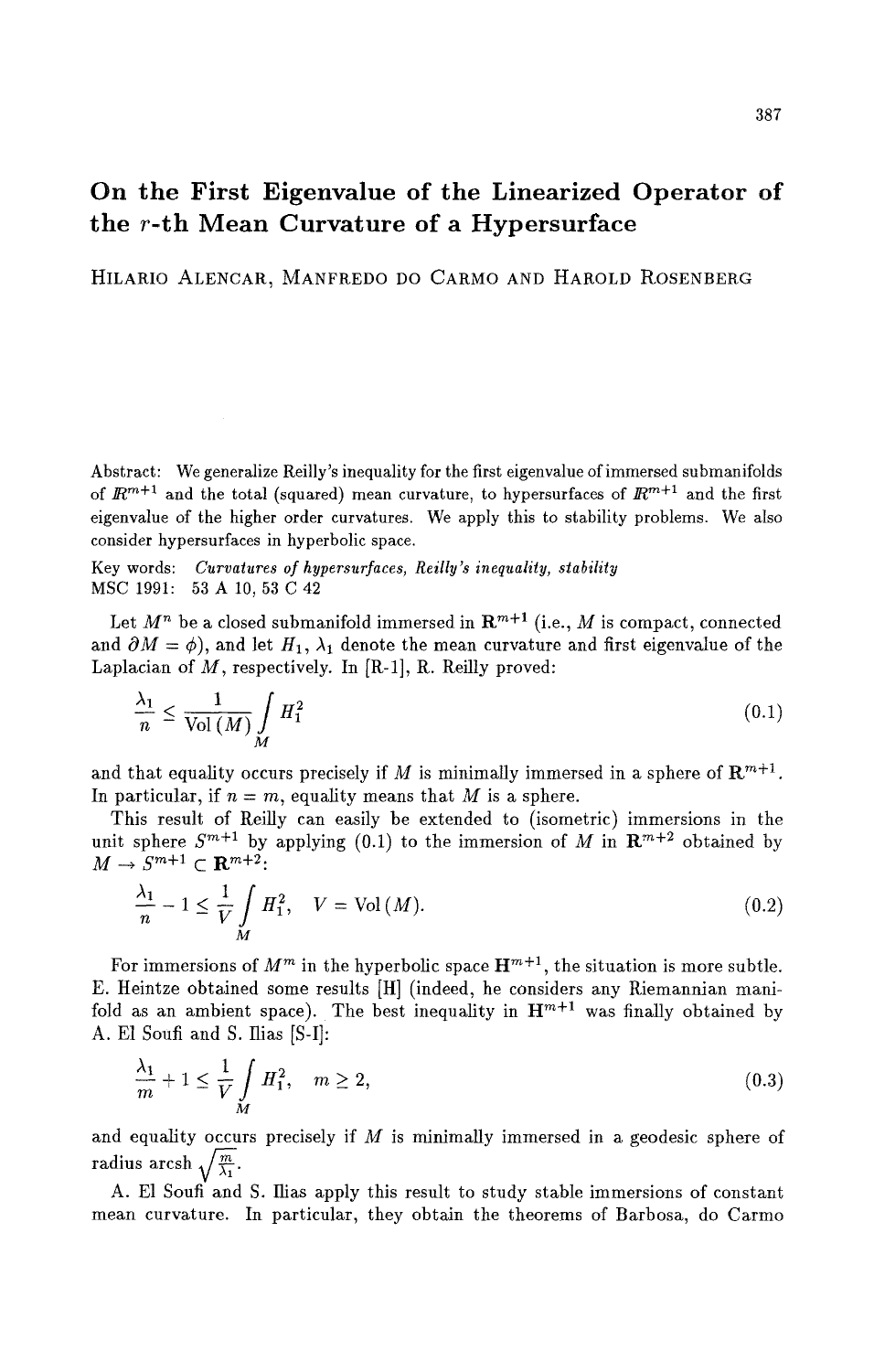(ambient space  $\mathbb{R}^{m+1}$ ) and Barbosa, do Carmo, Eschenburg (ambient spaces  $S^{m+1}$ and  $H^{m+1}$ ), [B-dC], [B-dC-E]:

The stable hypersurfaces  $M^m$  of constant mean curvature, immersed in a space *form*  $\mathbb{R}^{m+1}$ ,  $S^{m+1}$ , *or*  $\mathbf{H}^{m+1}$ , *are precisely the geodesic hyperspheres.* 

In this paper we shall continue the study of  $\lambda_1(L_r)$ , where  $L_r$  is the linearized operator of  $S_{r+1} = \binom{m}{r+1}H_{r+1}$  arising from normal variations of an immersed hypersurface  $M^m \,\subset N^{m+1}(a)$ ,  $a = 0, \pm 1, N^{m+1}(0) = \mathbb{R}^{m+1}, N^{m+1}(1) = S^{m+1}$  and  $N^{m+1}(-1) = H^{m+1}$ . Here  $S_r$  is the r-th elementary symmetric function of the eigenvalues  $k_1, \ldots, k_n$  of the shape operator A, i.e.,  $S_0 = 1, S_1 = k_1 + \cdots + k_n, \ldots, S_n =$  $k_1 \ldots k_n$ . We refer the reader to [R-2], [A-dC-C], [Ro] for details concerning  $L_r$ . For short,  $L_r(f) = \text{div} (T_r \nabla f)$ , where  $T_r$  is the r-th Newton transformation arising from *A;*  $T_0 = I$ ,  $T_r = S_r I - A T_{r-1}$ , (so  $L_0 = \Delta$ ).

In  $\mathbb{R}^{m+1}$  we are able to generalize Reilly's result as the best possible one:

$$
\lambda_1^{L_r} \int\limits_M H_r \le c(r) \int\limits_M H_{r+1}^2,
$$

where M is an immersed hypersurface in  $\mathbb{R}^{m+1}$  with  $H_{r+1} > 0$ , and  $c(r) =$  $(m-r)\binom{m}{r}$ . Equality holds precisely if M is a sphere.

Using this we generalize the theorems of Barbosa-do Carmo [B-dC] (stability of a constant mean curvature immersion means that  $M$  is a sphere) and the theorem of Alencar, do Carmo, and Colares [A-dC-C] (stability of a constant scalar curvature immersion in  $\mathbb{R}^{m+1}$  means that M is a sphere). We prove that an immersion of  $M^n$  in  $\mathbf{R}^{m+1}$  is r-stable if and only if  $M$  is a sphere. We shall explain r-stable subsequently; briefly, it means M is a critical point of the functional  $\int_M H_r + b\bar{V}(M)$ , and the second derivative of this functional at  $M$  is nonnegative. Here  $b$  is a suitable constant and  $\bar{V}(M)$  is the volume bounded by M.

In  $H^{m+1}$  we obtain an extrinsic upper bound for  $\lambda_1^{L_r}$ , but it is not the best possible one, even for  $r = 0$ . Consequently, our technique does not yield stability results here. We remark that Alencar, do Carmo and Colares [A-dC-C] have classified the stable constant scalar curvature R immersions of  $M^m$  into  $S^{m+1}$  as the geodesic spheres, provided  $R > 1$ , i.e.  $H_2 = R - 1 > 0$ . For the moment, this is not known to hold in  $H^{m+1}$ .

### 1. Hypersurfaces in  $\mathbb{R}^{m+1}$

Let  $M = M^m$  be an orientable closed manifold, isometrically immersed in  $\mathbb{R}^{m+1}$ . We now establish the extrinsic upper bound for  $\lambda_1$ , where  $\lambda_1$  is the first eigenvalue of the operator  $L_r$ ,  $r = 0, 1, \ldots, m - 1$ .

**Theorem 1.1.** *If*  $H_{r+1} > 0$  *on M*, *then* 

$$
\lambda_1 \int\limits_M H_r \leq c(r) \int\limits_M H_{r+1}^2, \quad c(r) = (m-r) \binom{m}{r},
$$

and equality holds precisely if M is a sphere of  $\mathbb{R}^{m+1}$ .

*Proof.* First observe that  $L_r$  is an elliptic operator: by surrounding M by concentric spheres, it is easy to find one strictly convex point of M; then  $H_{r+1} > 0$  implies that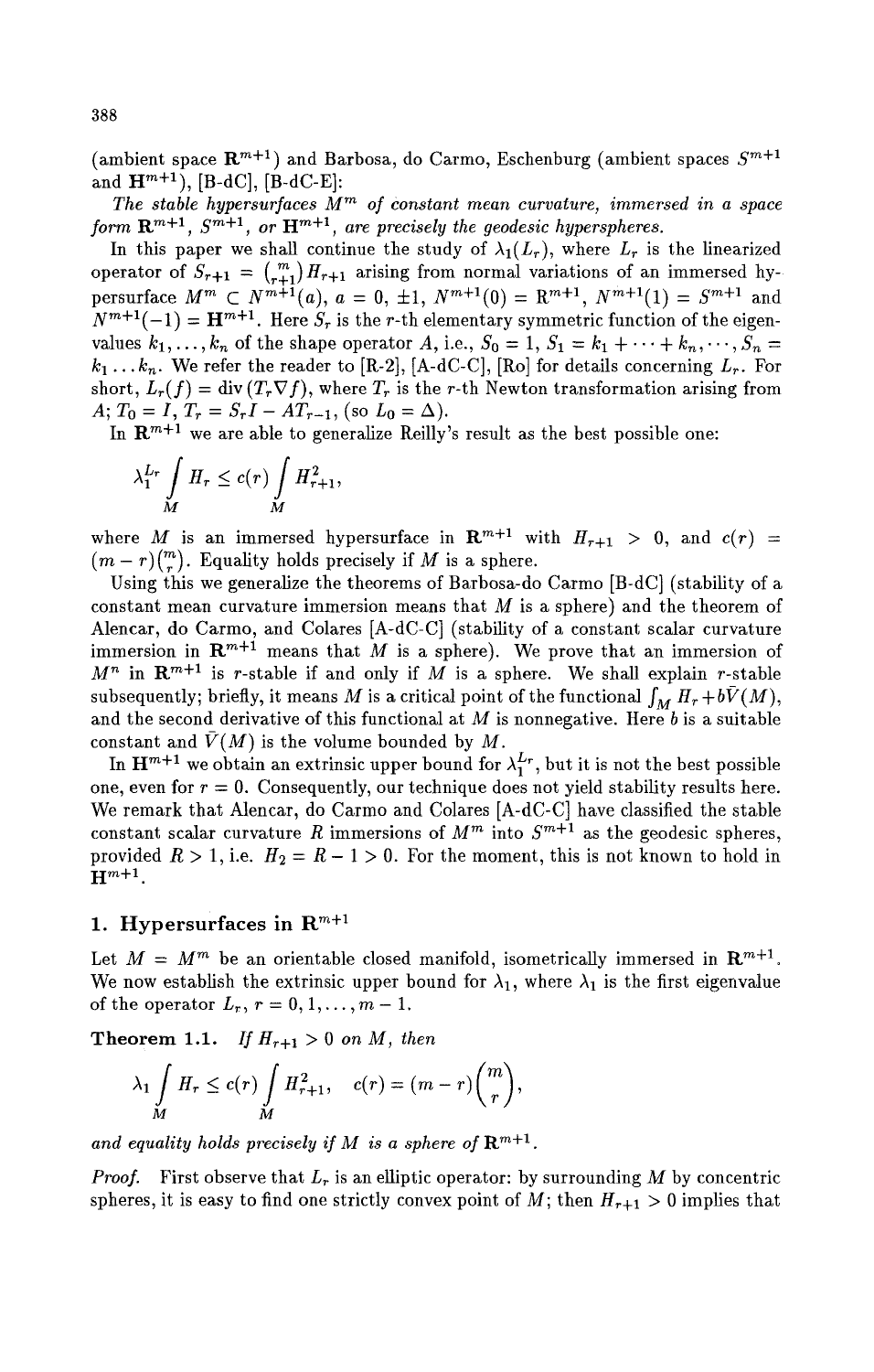$L_r$  is elliptic. (The proof is essentially contained in [K]; cf. also [Ro], p. 20.) Thus, to establish Theorem 1.1, we shall use the minimax characterization of  $\lambda_1$ :

$$
\lambda_1 = -\inf \left[ \frac{\int_M f L_r(f)}{\int_M f^2}, \int_M f = 0 \right]. \tag{1.1}
$$

We now proceed with the proof of Theorem 1.1. We may assume that  $\int_M X = 0$ , where X denotes the position vector of a point of  $M$  (just translate  $M$ , so that the center of mass is at the origin).

For  $1 \leq k \leq m + 1$ , let  $f = x_k$  be the k-th coordinate function on M; X =  $(x_1,\ldots,x_{m+1})$ . Then  $\int_M f = 0$  and by (1.1) we have

$$
\lambda_1 \int_M f^2 \le -\int_M f L_r(f). \tag{1.2}
$$

Since  $H_{r+1} > 0$  on M, it follows that  $H_r > 0$  on M, too ([M-R], Lemma 1). Let n be the unit vector field whose direction is the opposite of the mean curvature vector.

It is known (and not difficult) that

$$
L_r(X) = -c(r)H_{r+1}n.\tag{1.3}
$$

For future reference we state the general formula for  $L_r(X)$  in the space form  $N^{m+1}(c)$ ,  $c = 0, \pm 1$ , ([Ro], Eq. (5.2)).

$$
L_r(X) = -c(r)(H_{r+1}n + cH_rX). \tag{1.4}
$$

Now we use (1.3) in (1.2) and sum from  $k = 1$  to  $m + 1$  to obtain:

$$
\lambda_1 \int\limits_M |X|^2 \le c(r) \int\limits_M H_{r+1} \langle X, n \rangle. \tag{1.5}
$$

In  $\mathbb{R}^{m+1}$ , we have the Minkowski formulae ([Hs], p. 286; our orientation is opposite to that in [Hs]):

$$
\int_{M} (H_{r} - H_{r+1} \langle X, n \rangle) = 0.
$$
\n(1.6)

Thus (1.5) becomes:

$$
\lambda_1 \int\limits_M |X|^2 \le c(r) \int\limits_M H_r. \tag{1.7}
$$

Now multiply both sides of this equality by  $\int_M H_{r+1}^2$  and use Cauchy-Schwarz to obtain:

$$
c(r)\left(\int\limits_M H_r\right)\left(\int\limits_M H_{r+1}^2\right) \geq \lambda_1\left(\int\limits_M |X|^2\right)\left(\int\limits_M H_{r+1}^2\right)
$$
  
 
$$
\geq \lambda_1\left(\int\limits_M |X|H_{r+1}\right)^2 \geq \lambda_1\left(\int\limits_M \langle X, n \rangle H_{r+1}\right)^2 = \lambda_1\left(\int\limits_M H_r\right)^2.
$$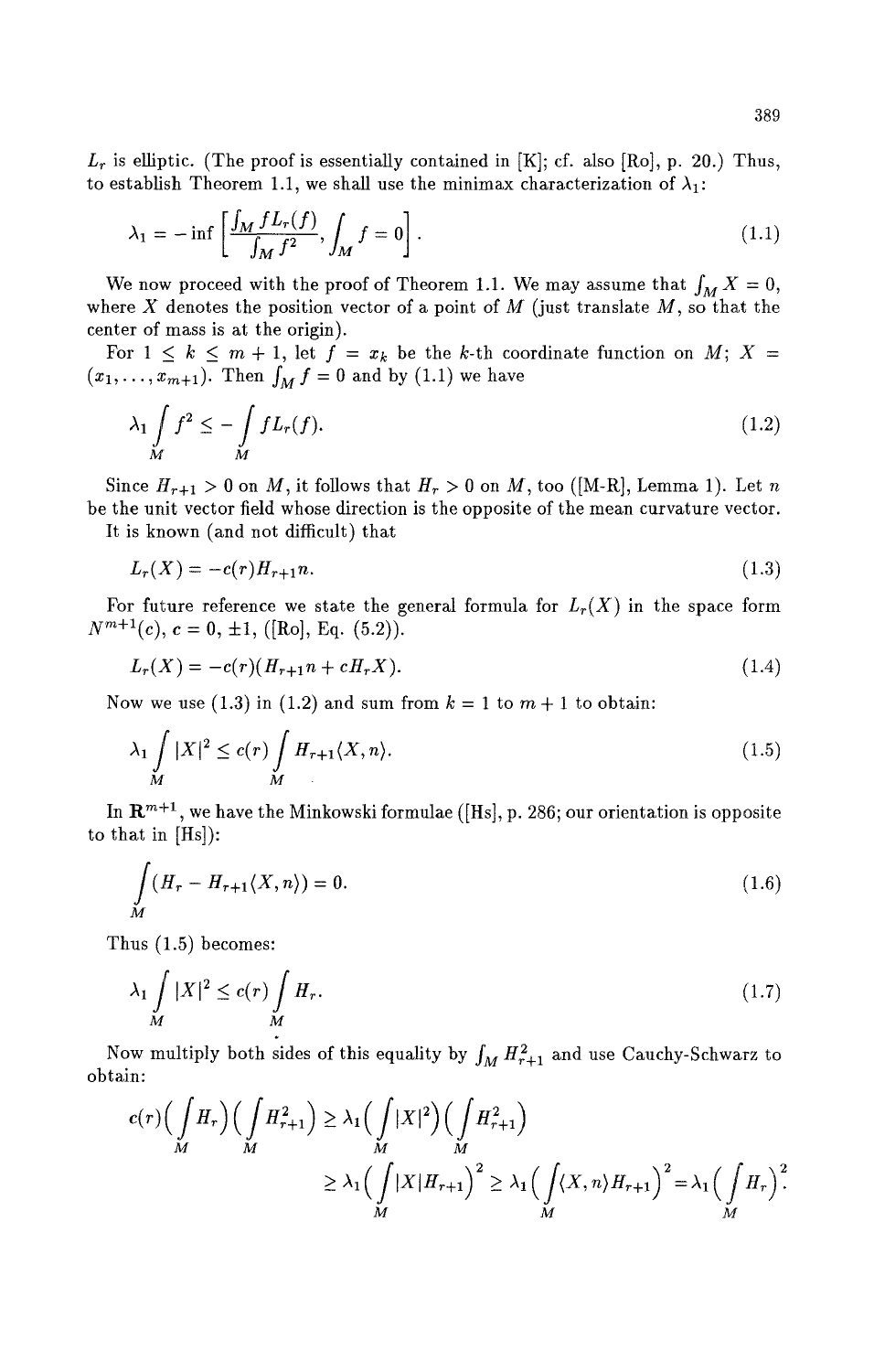Hence, we have proved:

$$
\lambda_1 \int\limits_M H_r \le c(r) \int\limits_M H_{r+1}^2. \tag{1.8}
$$

If equality holds in (1.8), then the equality in our use of Cauchy-Schwarz yields that

$$
\Big(\int\limits_M |X| H_{r+1}\Big)^2 = \Big(\int\limits_M \langle X, n \rangle H_{r+1}\Big)^2.
$$

By (1.6) and the fact that  $H_r > 0$  on M, we conclude that  $\int_M \langle X, n \rangle H_{r+1} > 0$ , so

$$
\int\limits_M |X| H_{r+1} = \int\limits_M \langle X, n \rangle H_{r+1}.
$$

Thus  $X = kn$  for some function k, hence

$$
\nabla_{e_i}(|X|^2)=e_i(\langle X,X\rangle)=2\langle e_i,X\rangle=2k\langle e_i,n\rangle=0.
$$

This means the equality is equivalent to  $|X| = \text{constant}$ , i.e. M is a sphere.

**Corollary 1.2.** In addition to the hypotheses of Theorem 1.1 assume that  $H_{r+1}$  is *constant. Then* 

$$
\lambda_1 \leq c(r) H_{r+1}^{\frac{r+2}{r+1}},
$$

*and equality holds precisely when M is a sphere.* 

*Proof.* We know that  $H_r \geq H_{r+1}^{r/r+1}$  and equality means that M is a sphere ([M-R], Lemma 1). Thus, by Theorem 1.1, we have:

$$
\lambda_1 \le c(r)H_{r+1}^2 \frac{\int_M 1}{\int_M H_r} \le c(r) \frac{H_{r+1}^2}{H_{r+1}^{r/r+1}} = c(r)H_{r+1}^{\frac{r+2}{r+1}}.
$$

**Theorem 1.3.** Let  $\Omega$  be a compact  $m + 1$  manifold with  $M = \partial \Omega$ , and assume  $\Omega$ *to be isometrically immersed in*  $\mathbf{R}^{m+1}$  *so that*  $H_{r+1} > 0$  *on M.* Let  $\lambda_1 = \lambda_1(L_r)$ . *Then* 

$$
\lambda_1 \leq \frac{c(r)}{(m+1)^2} \cdot \frac{V(M)}{V(\Omega)^2} \cdot \int\limits_M H_r,
$$

and equality holds precisely when M is a sphere. Here  $V(M)$  and  $V(\Omega)$  are the *volume of M and*  $\Omega$ *, respectively.* 

*Proof.* Let X (also) denote the pull back of the position vector field to  $\Omega$ . Then  $\text{div}(X) = m + 1$  so that

$$
\int_{\Omega} \operatorname{div} X = (m+1)V(\Omega) = \int_{M} \langle X, n \rangle \le \int_{M} |X|. \tag{1.9}
$$

390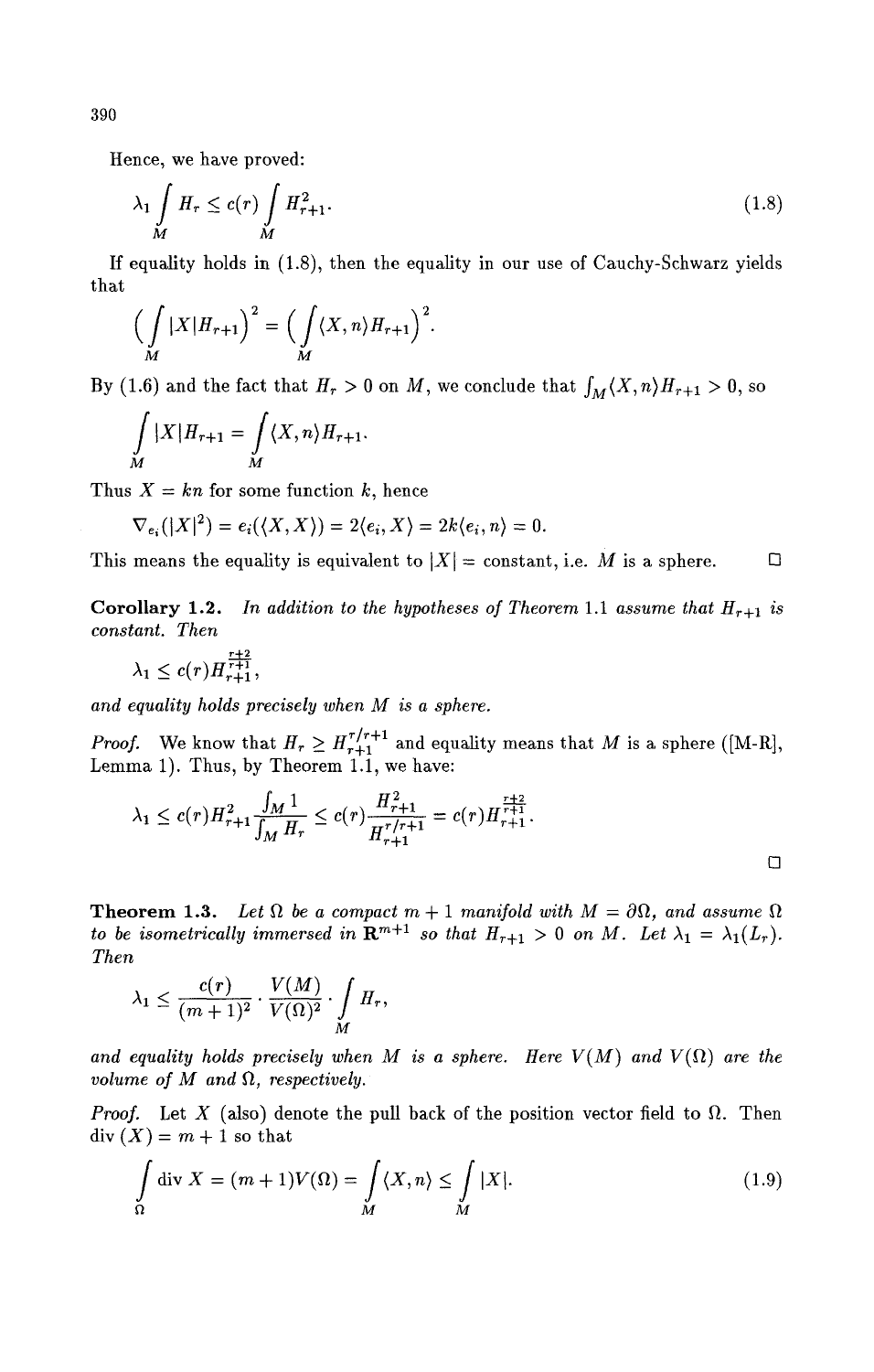Hence,

$$
(m+1)^2 V(\Omega)^2 \le \left(\int_M |X|^2\right) V(M), \text{ i.e. } \frac{(m+1)^2 V(\Omega)^2}{V(M)} \le \int_M |X|^2. \tag{1.10}
$$

Combining this with (1.7) yields Theorem 1.3. Equality in Theorem 1.3 implies:

$$
\int\limits_M \langle X, n \rangle = \int\limits_M |X|,
$$

and, as before, this means  $M$  is sphere.  $\Box$ 

# 2. Stability of Hypersurfaces in  $\mathbb{R}^{m+1}$

R. Reilly has calculated the first and second variation of  $\int_M H_{r+1}$ , for normal variations of hypersurfaces M in a space form  $N^{m+1}(c)$ . If the normal variation is given by the function  $f$  on  $M$ , then

$$
\frac{\mathrm{d}}{\mathrm{d}t}\Big|_{t=0} \Big(\int\limits_M S_r\Big) = \int\limits_M f\{-(r+1)S_{r+1} + c(m-r+1)S_{r-1}\},\tag{2.1}
$$

where  $S_i$  is the j-th symmetric function of M ([R-2], p. 470).

Now let  $c = 0$  and  $h(X) = \langle X, n(X) \rangle$  be the support function of  $M^m \hookrightarrow \mathbb{R}^{m+1}$ . It is well-known that

$$
\frac{\mathrm{d}}{\mathrm{d}t}\Big|_{t=0}\Big(\int\limits_M h\Big)=\frac{1}{m+1}\int\limits_M f.
$$

Thus, for any real number  $b$ , we have:

$$
\frac{\mathrm{d}}{\mathrm{d}t}\Big(\int\limits_{M} S_r + bh\Big) = \int\limits_{M} f\{-(r+1)S_{r+1} + \frac{b}{m+1}\}.
$$

Hence, the critical points of the functional  $J : M \mapsto \int (S_r + bh)$  are those manifolds M

M for which  $S_{r+1}$  is the constant  $\frac{b}{(r+1)(m+1)}$ .

A stable critical point is a point where  $J''(0) \geq 0$  for all normal variations. One can easily compute the second variation of  $J$  by using equation (9) of Reilly [R-2] (cf.  $\S 2$  of [A-dC-C]):

$$
J''(0)(f) = \int_M -(r+1)fL_r(f) + [(r+1)c(r+1)H_{r+2} - mc(r)H_1H_{r+1}]f^2
$$
 (2.2)

Now we can state:

**Theorem 2.1.** Let  $M^m$  be a closed hypersurface in  $\mathbb{R}^{m+1}$  with  $H_{r+1}$  constant. *Then M is stable if and only if M is a sphere.* 

*Proof.* We apply (2.2) for f being the first eigenfunction of  $L_r : L_r(f) + \lambda_1 f = 0$ . Assuming that  $H_{r+1}$  is constant (hence positive) and M is stable we have: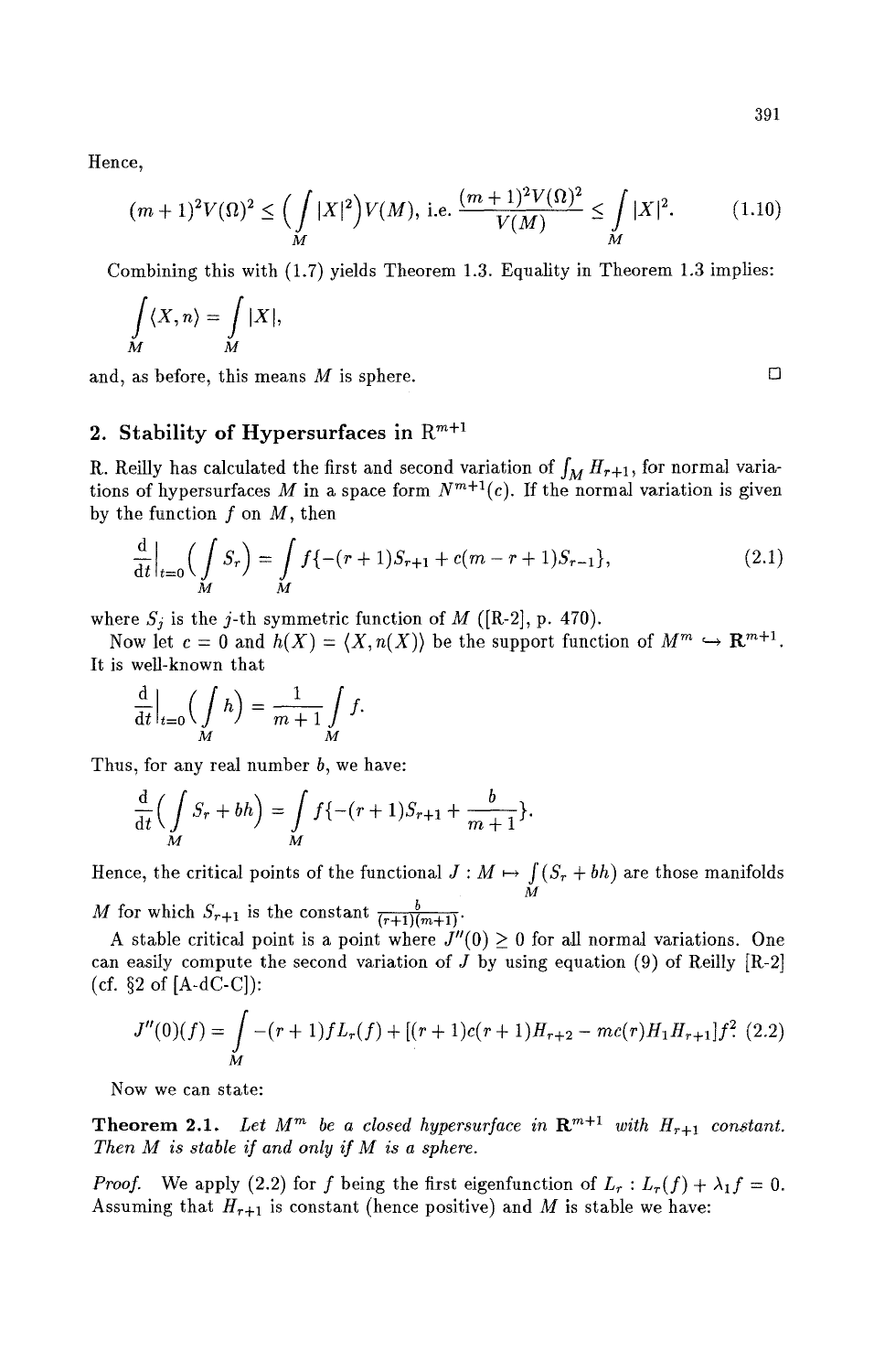392

$$
\int_{M} [(r+1)\lambda_{1} + (r+1)c(r+1)H_{r+2} - mc(r)H_{1}H_{r+1}]f^{2} \ge 0.
$$
\n(2.3)

*~+2*  By Corollary 1.2 we know:  $\lambda_1 f^2 \leq c(r) H_{r+1}^{r+1} f^2$ , hence:

$$
\int_{M} [(r+1)c(r)H_{r+1}^{\frac{r+2}{r+1}} + (r+1)c(r+1)H_{r+2} - mc(r)H_1H_{r+1}]f^2 \ge 0.
$$
\n(2.4)

We know that  $H_r H_{r+2} \leq H_{r+1}^2$ ,  $r = 0, \ldots, m-2$ , with equality at umbilical points ([B-M-V], p. 285, Theorem 1 and p. 288, Remark 3. Furthermore, one can consult [H-L-P], p. 104). By induction, we can see that if  $H_{r+1} > 0$ , this implies:

$$
H_1H_{r+1}\geq H_{r+2},
$$

. with equality at umbilical points.

Thus, since  $(r + 1)c(r + 1) = (m - r - 1)c(r)$ ,

$$
(r+1)c(r)H_{r+1}^{\frac{r+2}{r+1}} + (r+1)c(r+1)H_{r+2} - mc(r)H_1H_{r+1}
$$
  
\n
$$
\leq (r+1)c(r)H_{r+1}^{\frac{r+2}{r+1}} + (m-r-1)c(r)H_1H_{r+1} - mc(r)H_1H_{r+1}
$$
  
\n
$$
= (r+1)c(r)H_{r+1}^{\frac{r+2}{r+1}} - (r+1)c(r)H_1H_{r+1}
$$
  
\n
$$
= (r+1)c(r)\Big(H_{r+1}^{\frac{r+2}{r+1}} - H_1H_{r+1}\Big).
$$

 $\perp$ . Since  $H_1 \geq H_{r+1}^{r+1}$  with equality at umbilical points ([M-R], Lemma 1), we have  $H_1H_{r+1} \geq H_{r+1}^{r+1}$ , hence

$$
(r+1)c(r)H_{r+1}^{\frac{r+2}{r+1}}+(r+1)c(r+1)H_{r+2}-mc(r)H_1H_{r+1}\leq 0.
$$

By (2.4) we must have equality everywhere, hence M is a sphere.  $\Box$ 

# 3. Hypersurfaces of Hyperbolic Space

Let  $M^m \subset H^{m+1}$  be a closed hypersurface and let  $X = (\tilde{X}, x) \in \mathbb{R}^{m+2}, \tilde{X} \in \mathbb{R}^{m+1}$ ,  $x \in \mathbb{R}^+$ , denote a point of  $H^{m+1}$  in the Minkowski model. We think of X as the position vector field of  $M$ . The metric on  $\mathbf{H}^{m+1}$  is that induced by  $dx_1^2 + \ldots + dx_{m+1}^2 - dx_{m+2}^2$  and

$$
\mathbf{H}^{m+1} = \{ (\tilde{X}, x) / |\tilde{X}|^2 - x^2 = -1 \}.
$$

Here  $\tilde{X} = (x_1, \ldots, x_{m+1}), x = x_{m+2} > 0$ , and  $|\tilde{X}|$  is the Euclidean norm on  $\mathbb{R}^{m+1}$ . It is clear from the definition of the metric that Euclidean isometries T of  $\mathbb{R}^{m+1}$ , induce isometries of  $\mathbf{H}^{m+1}$  by  $(X, x) \mapsto (TX, x)$ . Thus, after an isometry of  $\mathbf{H}^{m+1}$ induced by a translation of  $\mathbb{R}^{m+1}$ , we can assume the center of gravity of the coordinate of M to be at 0; i.e.,  $\int x_j = 0, 1 \le j \le m+1$ . For fixed j, let  $f = x_j$ . M

Let N be the unit normal vector field to M in  $\mathbf{H}^{m+1}$  whose direction is the opposite of the mean curvature vector of  $M$  (assuming this vector to be nonzero). Then, if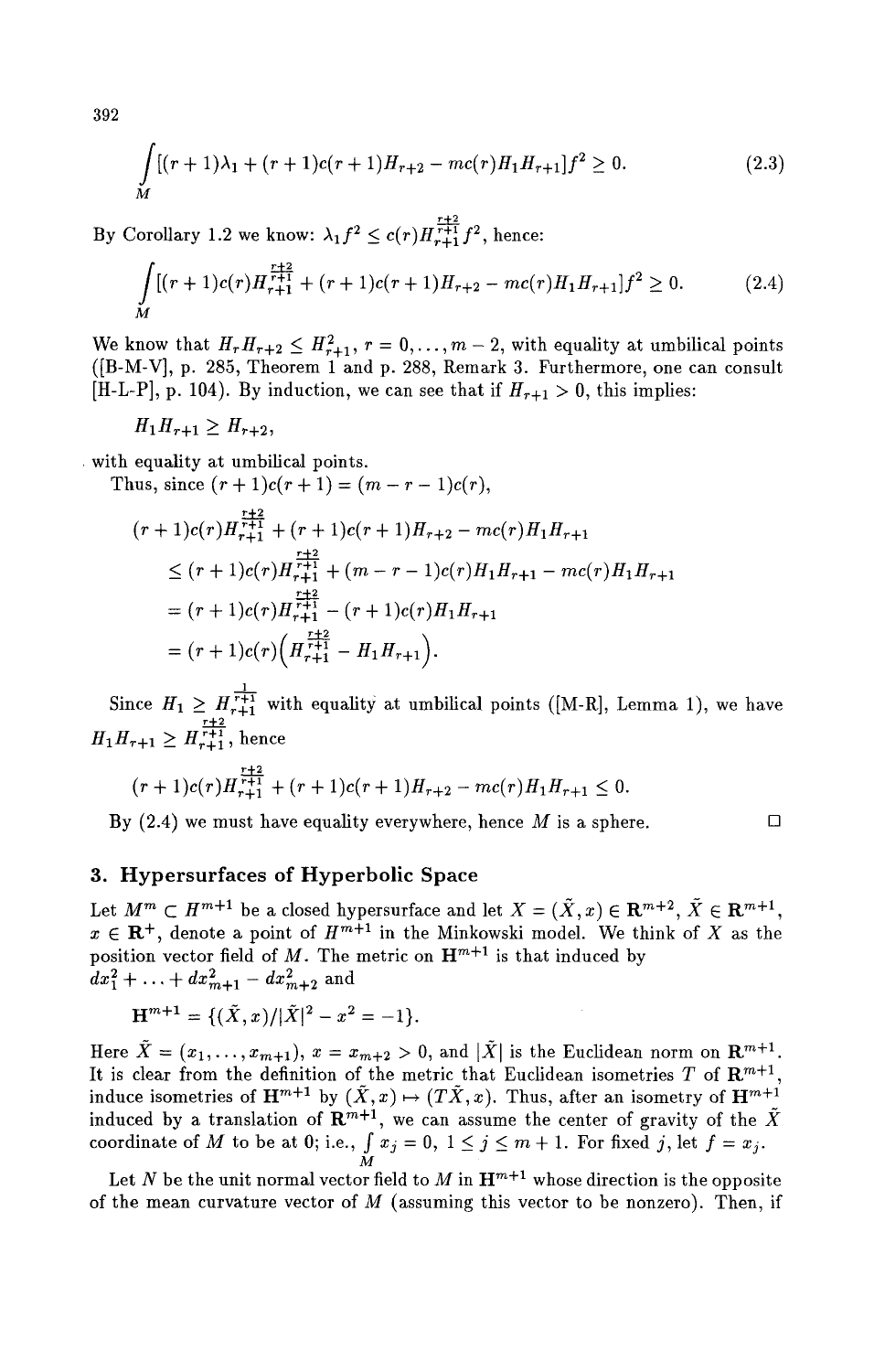$L = L_r$  is the linearization of the  $r + 1$ -st symmetric function of curvature of M, we have the vector equation (1.4):

$$
L(X) = -c(r)(H_{r+1}N - H_rX),
$$
  $c(r) = (m-r)\binom{m}{r}.$ 

This represents  $m + 2$  equations for the coordinate functions of X and N. We have

$$
L(f) = -c(r)(H_{r+1}n_j - H_rx_j).
$$

Thus

$$
-fL(f) = c(r)(H_{r+1}n_jx_j - H_rx_j^2),
$$

and summing up from  $j = 1$  to  $m + 1$ :

$$
-(m+1)fL(f) = c(r)(H_{r+1}\langle \tilde{N}, \tilde{X}\rangle - H_r|\tilde{X}|^2),
$$

where  $\tilde{N}$  is the projection of N to  $\mathbf{R}^{m+1}$ .

Now we proceed as in the Euclidean case to estimate  $\lambda_1 = \lambda_1^{L_r}$ .

$$
\lambda_1 \int\limits_M f^2 \leq - \int\limits_M fL(f)
$$

becomes

$$
\frac{\lambda_1}{c(r)}\int\limits_M|\tilde{X}|^2\leq \int\limits_M(H_{r+1}\langle\tilde{N},\tilde{X}\rangle-H_r|\tilde{X}|^2).
$$

Now  $X \cdot X = -1$  and  $X \cdot N = 0$ , hence  $|\tilde{X}|^2 = x^2 - 1$  and  $\langle \tilde{X}, \tilde{N} \rangle = xn$ , where  $n = -e \cdot N$  and  $e = (0, \ldots, 0, 1) \in \mathbb{R}^{m+2}$ . Since X, N and the tangent space to M at X generate the vector space  $\mathbb{R}^{n+2}$ , the gradient  $\nabla x$  of x (in the metric on M) can be written as

$$
\nabla x = e + (e \cdot X)X - (e \cdot N)N = e - xX + nN
$$

(cf. [B-dC-E], p. 131). Thus

$$
0 \le |\nabla x|^2 = -1 + x^2 - n^2,
$$

hence

$$
xn \le \frac{x^2 + n^2}{2} \le x^2 - \frac{1}{2} = |\tilde{X}|^2 + \frac{1}{2}.
$$

Assume  $H_{r+1} > 0$ , so that  $H_r \ge H_{r+1}^{\frac{r}{r+1}}$ , and let  $\bar{H} = \sup H, \underline{H} = \inf H$ . Then

$$
-\int H_r|\tilde{X}|^2 \le -\underline{H}_{r+1}^{\frac{r}{r+1}}\int |\tilde{X}|^2,
$$

and

$$
\int H_{r+1}\langle \tilde{X}, \tilde{N}\rangle \leq \bar{H}_{r+1} \int |\tilde{X}|^2 + \frac{1}{2} \int H_{r+1}.
$$

Thus

$$
\frac{\lambda_1}{c(r)} \leq \bar{H}_{r+1} + \frac{1}{2} \frac{\int H_{r+1}}{\int |\tilde{X}|^2} - \frac{r}{H_{r+1}} \frac{r}{r+1}.
$$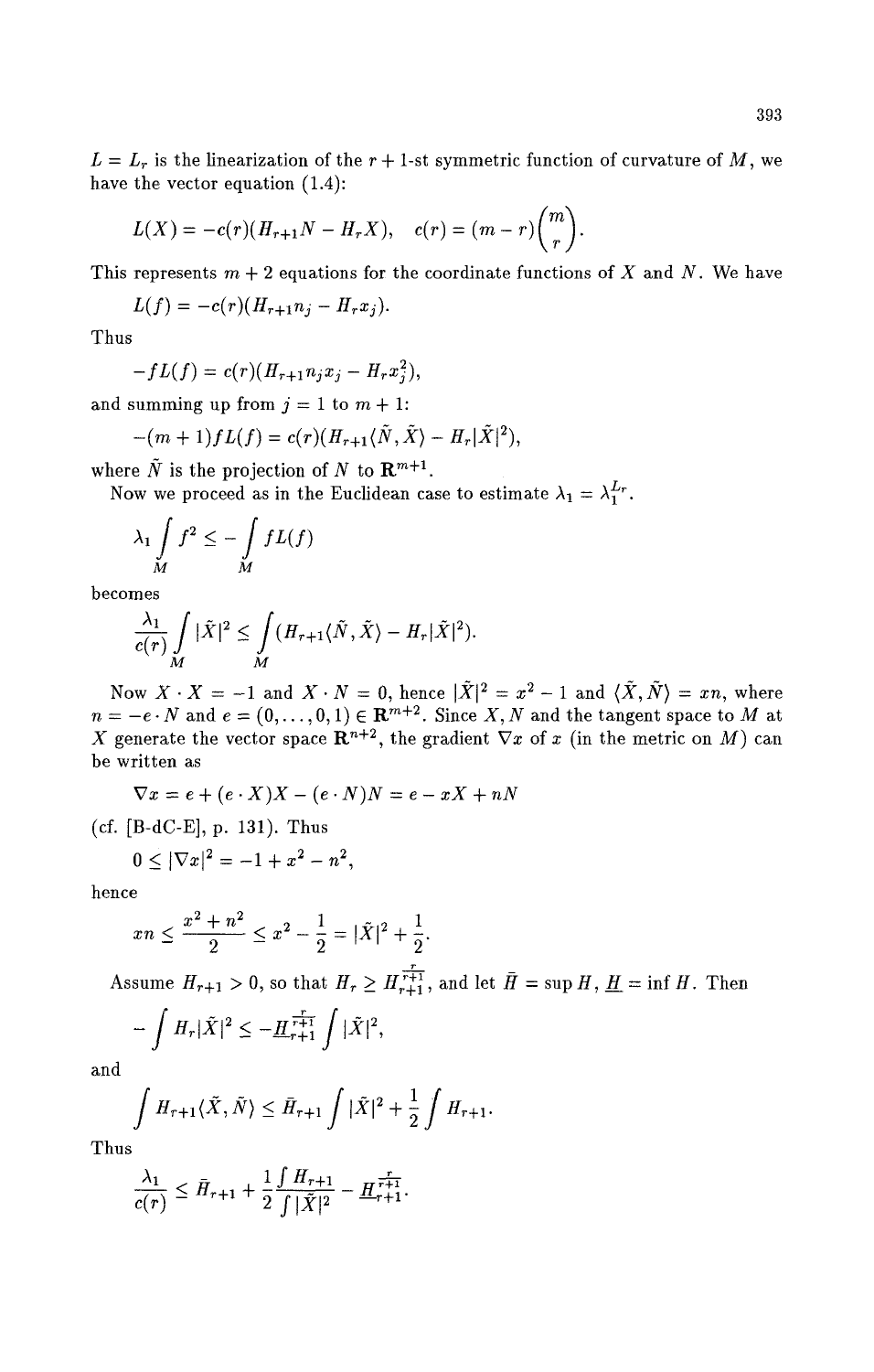We have

$$
\int |\tilde{X}|^2 \int H_{r+1}^2 \ge \int n^2 \int H_{r+1}^2 \ge \Big(\int H_{r+1} n \Big)^2 = \Big(\int H_r x \Big)^2 \ge \Big(\int H_r \Big)^2.
$$

Here we have used  $|\tilde{X}|^2 = x^2 - 1 \ge n^2$  and  $\int H_{r+1}n = \int H_r x$  and since L is a divergence operator so  $\int L(X) = 0$  by Stoke's theorem. The last inequality follows from  $x > 1$ . Thus we have proved:

**Theorem 3.1.** Let M be a closed hypersurface immersed isometrically in  $\mathbf{H}^{m+1}$ and suppose  $H_{r+1} > 0$  on M. Then

$$
\frac{\lambda_1}{c(r)} \leq \bar{H}_{r+1} + \frac{1}{2} \frac{\bar{H}_{r+1}^3}{\underline{H}_r^2} - \underline{H}_{r+1}^{\frac{r}{r+1}}.
$$

If  $H_{r+1}$  *is constant (necessarily*  $H_{r+1} > 1$ ), *this becomes:* 

$$
\frac{\lambda_1}{c(r)} \leq H_{r+1} + \frac{1}{2} H_{r+1}^{\frac{r+3}{r+1}} - 1.
$$

## References

- [A-dC-C] ALENCAR, H.; DO CARMO, M.; COLARES, A.G.: Stable hypersurfaces with constant scalar curvature. To appear: *Math. Z.* 1993
- [B-dC] BARBOSA, L.; DO CARMO, M.: Stability of hypersurfaces with constant mean curvature. *Math. Z.* 195 (1984), 339-353.
- [B-dC-E] BARBOSA, L.; DO CARMO, M.; ESCHENBURG, J.: Stability of hypersurfaces of constant mean curvature in Riemannian manifolds, *Math. Z.* 197 (1988), 123-138.
- [B-M-V] BULLEN, P.S.; MITRINOVIC, D.S.; VASIC, P.M. (Eds.): *Means and Their Inequalities, Mathematics and its Applications.* D. Reidel Publ. Co., Dordrecht, Holland 1988.
- [H-L-P] HARDY, G.H.; LITTLEWOOD, J.E.; POLYA, G.: *Inequalities.* Cambridge Press 1952.
- **[H] HEINTZE, E.:** Extrinsic Upper Bounds for A1. *Math. Ann.* 280 (1988), 389-402.
- [Hs] HSIUNG, C.C.: Some integral formulas for closed hypersurfaees. *Math. Scand. 2*  (1954), 286-294.
- [K] KOREVAAR, N.: Sphere theorem via Alexandrov for constant Weingarten curvature hypersurfaces. Appendix to a note of A. Ros. *J. Differential Geometry.* 27 (1988), 221-223.
- [M-R] MONTIEL, S.; Ros, A.: Compact hypersurfaces: the Alexandrov theorem for higher order mean curvatures. In: Lawson, B.; Tenenblat, K. (Eds.): *Differential Geometry, a symposium in honor of Manfredo do Carmo.* Pitman Monographs, 52. Longman Scientific and Technical, Essex, 1991, 279-296.
- [R-l] REILLY, R.: On the first eigenvalue of the Laplaeian for compact submanifolds of Euclidean space. *Comment. Math. Helv.* 52 (1977), 525-533.
- [R-2] REILLY, R.: Variational properties of functions of the mean curvatures for hypersurfaces in space forms. J. *Differential Geom.* 8 (1973), 465-477.

394